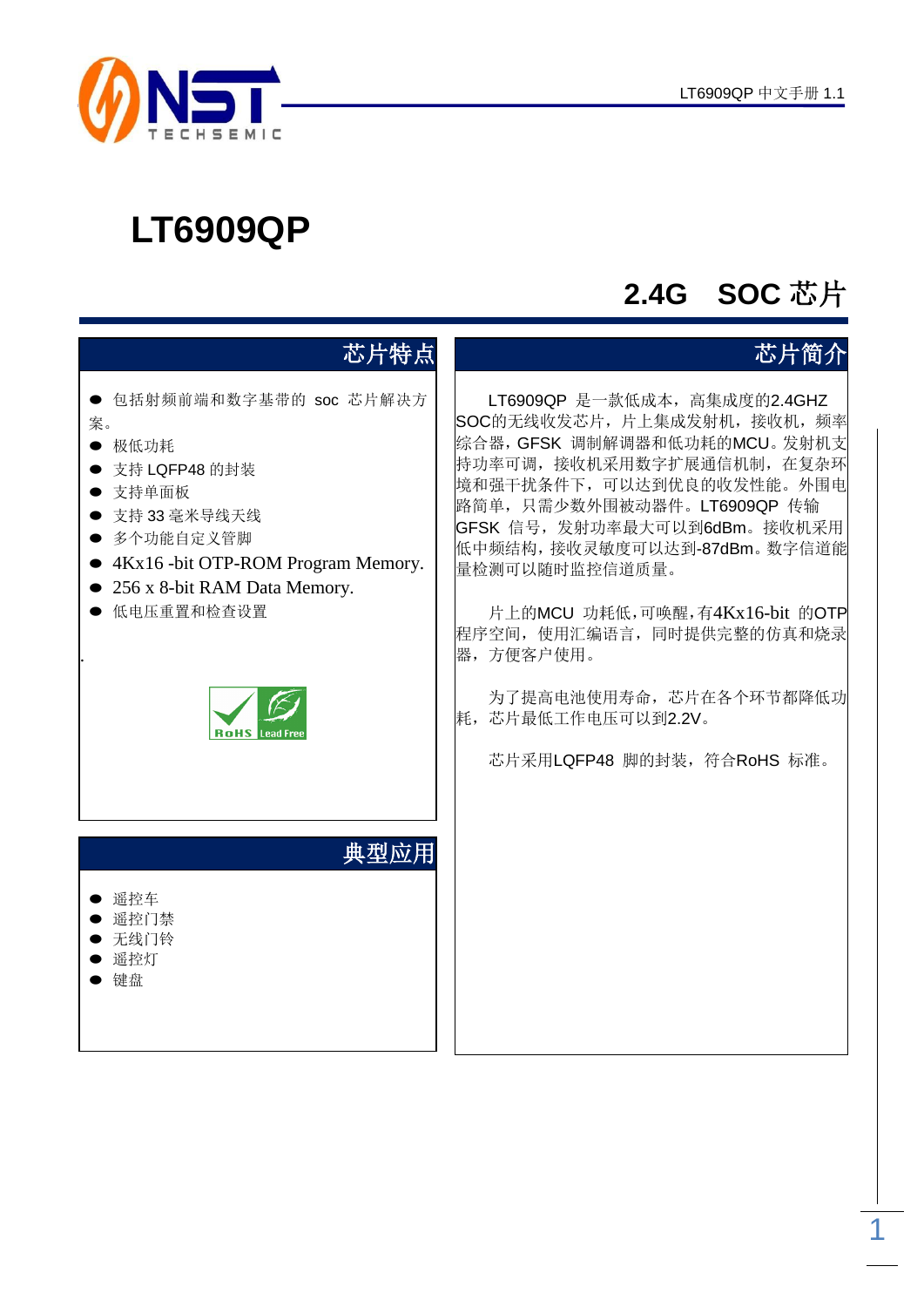



2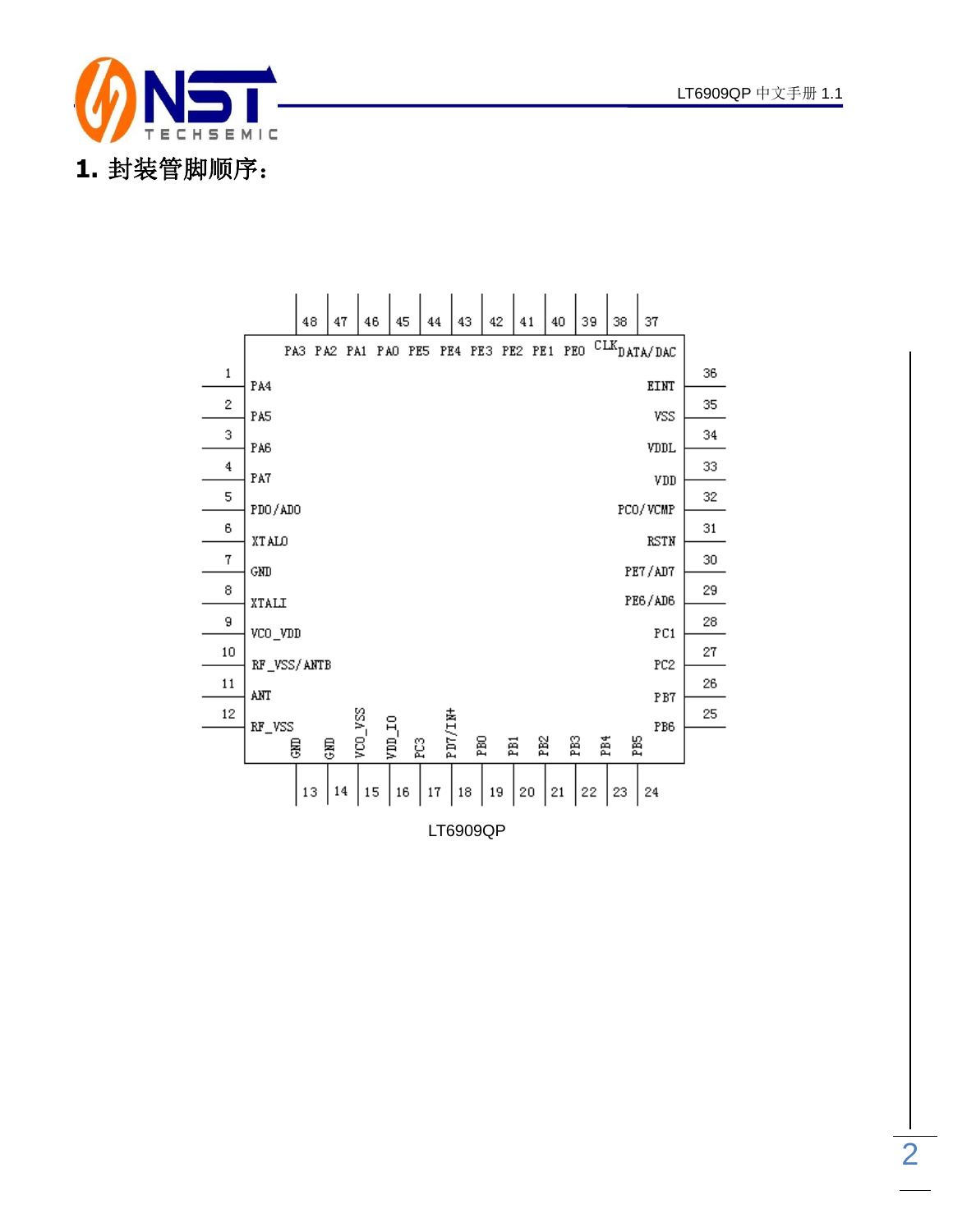

**2.** 管脚描述

| Pin No         | <b>Pin Name</b> | <b>Type</b>        | <b>Description</b> |
|----------------|-----------------|--------------------|--------------------|
| $\mathbf{1}$   | PA4             | I/O                | 自定义功能脚             |
| $\overline{2}$ | PA <sub>5</sub> | I/O                | 自定义功能脚             |
| $\sqrt{3}$     | PA <sub>6</sub> | I/O                | 自定义功能脚             |
| 4              | PA7             | I/O                | 自定义功能脚             |
| 5              | PD0/AD0         | $\rm LO$           | 自定义功能脚             |
| 6              | <b>XTALO</b>    | A O                | 晶体振荡器输出脚           |
| $\overline{7}$ | <b>GND</b>      | 地                  | <b>GND</b>         |
| 8              | <b>XTALI</b>    | A <sub>1</sub>     | 晶体振荡器输入脚           |
| 9              | VCO_VDD         | 电源                 | 电源                 |
| 10             | RF_VSS          | 地                  | <b>GND</b>         |
| 11             | <b>ANT</b>      | <b>Balanced RF</b> | 射频输入输出             |
| 12             | RF_VSS          | 地                  | <b>GND</b>         |
| 13             | GND             | 地                  | <b>GND</b>         |
| 14             | <b>GND</b>      | 地                  | <b>GND</b>         |
| 15             | VCO_VSS         | 地                  | <b>GND</b>         |
| 16             | VDD_IO          | Power              | 电源                 |
| 17             | PC <sub>3</sub> | I/O                | 自定义功能脚             |
| 18             | PD7/IN+         | ${\rm I/O}$        | 自定义功能脚             |
| 19             | PB <sub>0</sub> | $\rm LO$           | 自定义功能脚             |
| 20             | PB1             | $\rm I/O$          | 自定义功能脚             |
| 21             | PB <sub>2</sub> | I/O                | 自定义功能脚             |
| 22             | PB <sub>3</sub> | I/O                | 自定义功能脚             |
| 23             | PB4             | $\rm I/O$          | 自定义功能脚             |
| 24             | PB <sub>5</sub> | $\rm I/O$          | 自定义功能脚             |
| 25             | PB <sub>6</sub> | ${\rm I/O}$        | 自定义功能脚             |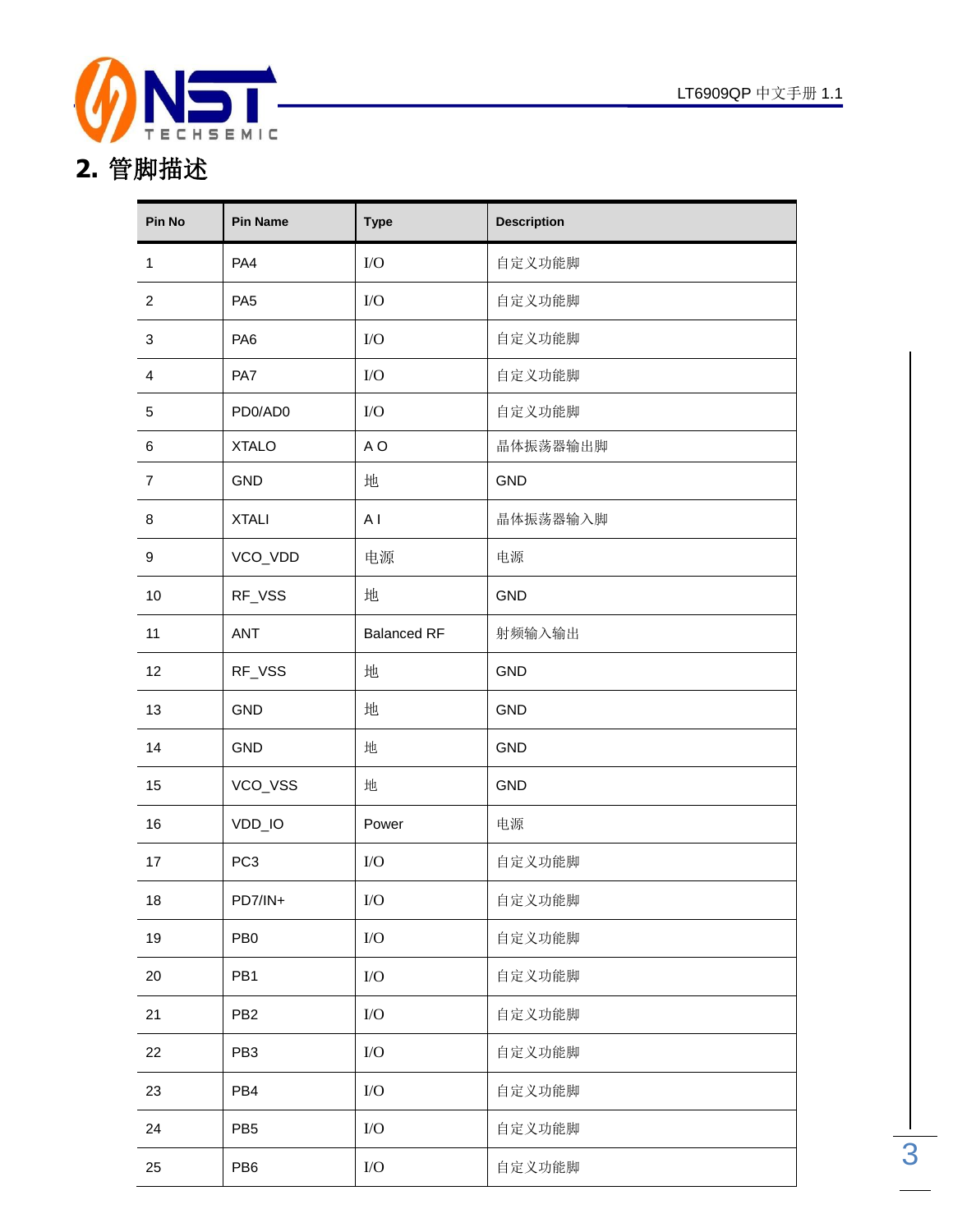

| 26 | PB7             | $\rm LO$    | 自定义功能脚           |
|----|-----------------|-------------|------------------|
| 27 | PC <sub>2</sub> | $\rm LO$    | 自定义功能脚           |
| 28 | PC <sub>1</sub> | $\rm LO$    | 自定义功能脚           |
| 29 | PE6/AD6         | $\rm LO$    | 自定义功能脚           |
| 30 | PE7/AD7         | $\rm LO$    | 自定义功能脚           |
| 31 | <b>RSTN</b>     | <b>RSTN</b> | <b>RSTN</b>      |
| 32 | PC0/VCMP        | $\rm LO$    | 自定义功能脚           |
| 33 | <b>VDD</b>      | 电源          | <b>VDD</b>       |
| 34 | <b>VDDL</b>     | 电源          | <b>VDDL</b>      |
| 35 | <b>VSS</b>      | 地           | <b>GND</b>       |
| 36 | <b>EINT</b>     | <b>VPP</b>  | <b>VPP</b>       |
| 37 | DATA/DAC        | DATA/DAC    | DATA/DAC         |
| 38 | <b>CLK</b>      | <b>CLK</b>  | <b>CLK</b>       |
| 39 | PE <sub>0</sub> | ${\rm I/O}$ | 自定义功能脚           |
| 40 | PE <sub>1</sub> | $\rm LO$    | 自定义功能脚           |
| 41 | PE <sub>2</sub> | $\rm LO$    | 自定义功能脚           |
| 42 | PE3             | $\rm LO$    | 自定义功能脚           |
| 43 | PE4             | $\rm LO$    | 自定义功能脚           |
| 44 | PE <sub>5</sub> | ${\rm I/O}$ | 自定义功能脚           |
| 45 | PA <sub>0</sub> | I/O         | 自定义功能脚 Write Pin |
| 46 | PA <sub>1</sub> | $\rm LO$    | 自定义功能脚 Write Pin |
| 47 |                 |             |                  |
|    | PA <sub>2</sub> | $\rm LO$    | 自定义功能脚 Write Pin |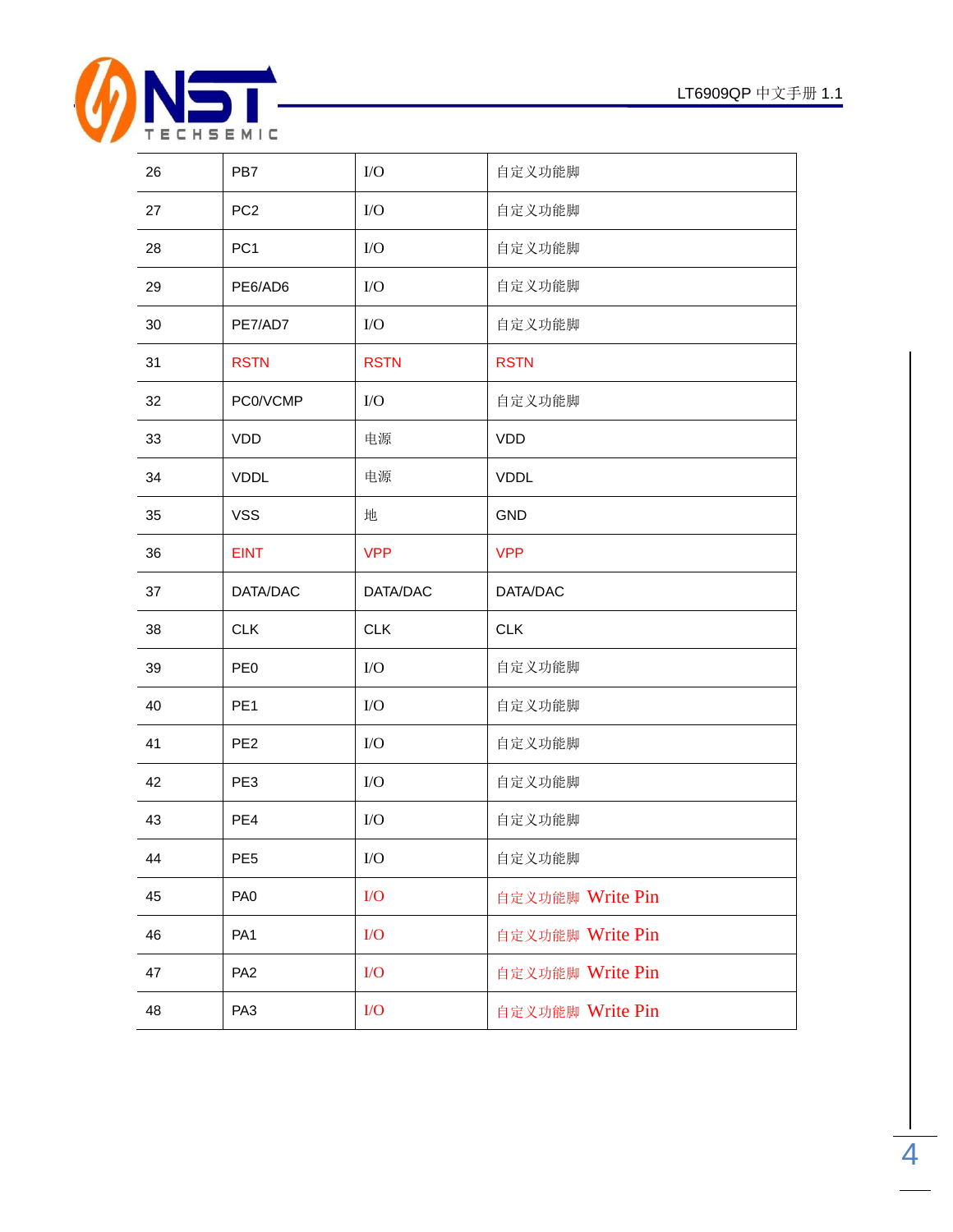

### **3.** 相互之间的数字接口



| 当 RST_n 为低时, 将关闭芯片, 电流<1uA, 数字<br>部分的值也会失去。如果想保留数字寄存器的值,<br>可以进入 sleep 模式。当 RST_n 为高时, 将开启<br>芯片, 寄存器将回复复位值 | <b>BnPwR</b>    | PD <sub>1</sub>             | 功能脚 |
|-------------------------------------------------------------------------------------------------------------|-----------------|-----------------------------|-----|
| SPI: SPI data 输出脚<br>I2C: 数据输出输入脚                                                                           | <b>SPI MISO</b> | P <sub>D</sub> <sub>2</sub> | 功能脚 |
| SPI:SPI data 输入脚<br>12C:设置 12C 地址位 A4                                                                       | <b>SPI MOSI</b> | PD <sub>3</sub>             | 功能脚 |
| SPI/I2C 时钟输入脚                                                                                               | SPI CLK         | PD <sub>4</sub>             | 功能脚 |
| 发射/接收状态标志位 可通过设置为高或低有效                                                                                      | <b>PKT FLAG</b> | PD <sub>5</sub>             | 功能脚 |
| SPI_SS 为 0, 使能 SPI 信号, 低电平有效, 也可<br>以使芯片进入 sleep mode                                                       | <b>SPI SS</b>   | P <sub>D</sub> <sub>6</sub> | 功能脚 |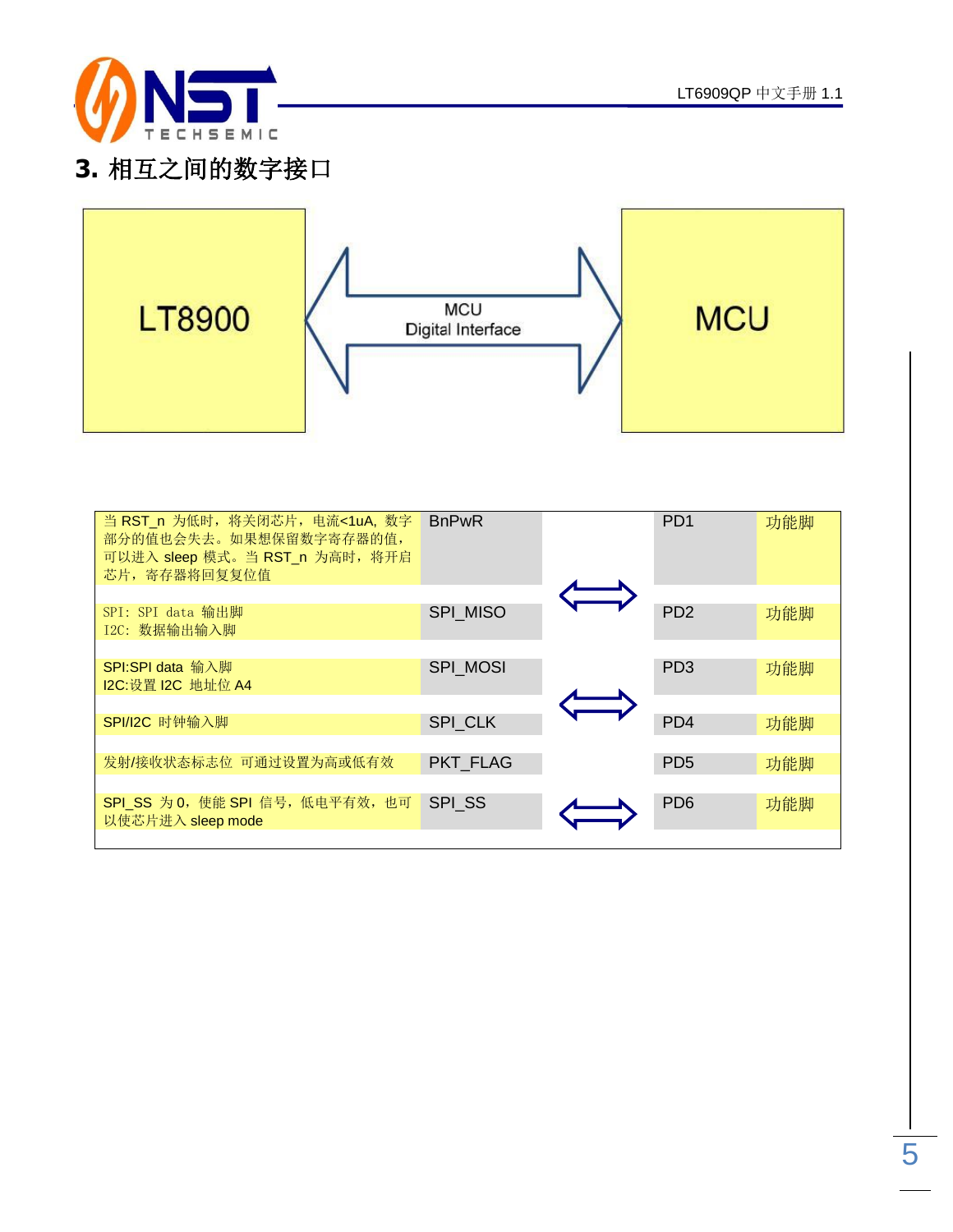

## **4. LT6909QP LQFP48** 电路图 **:**

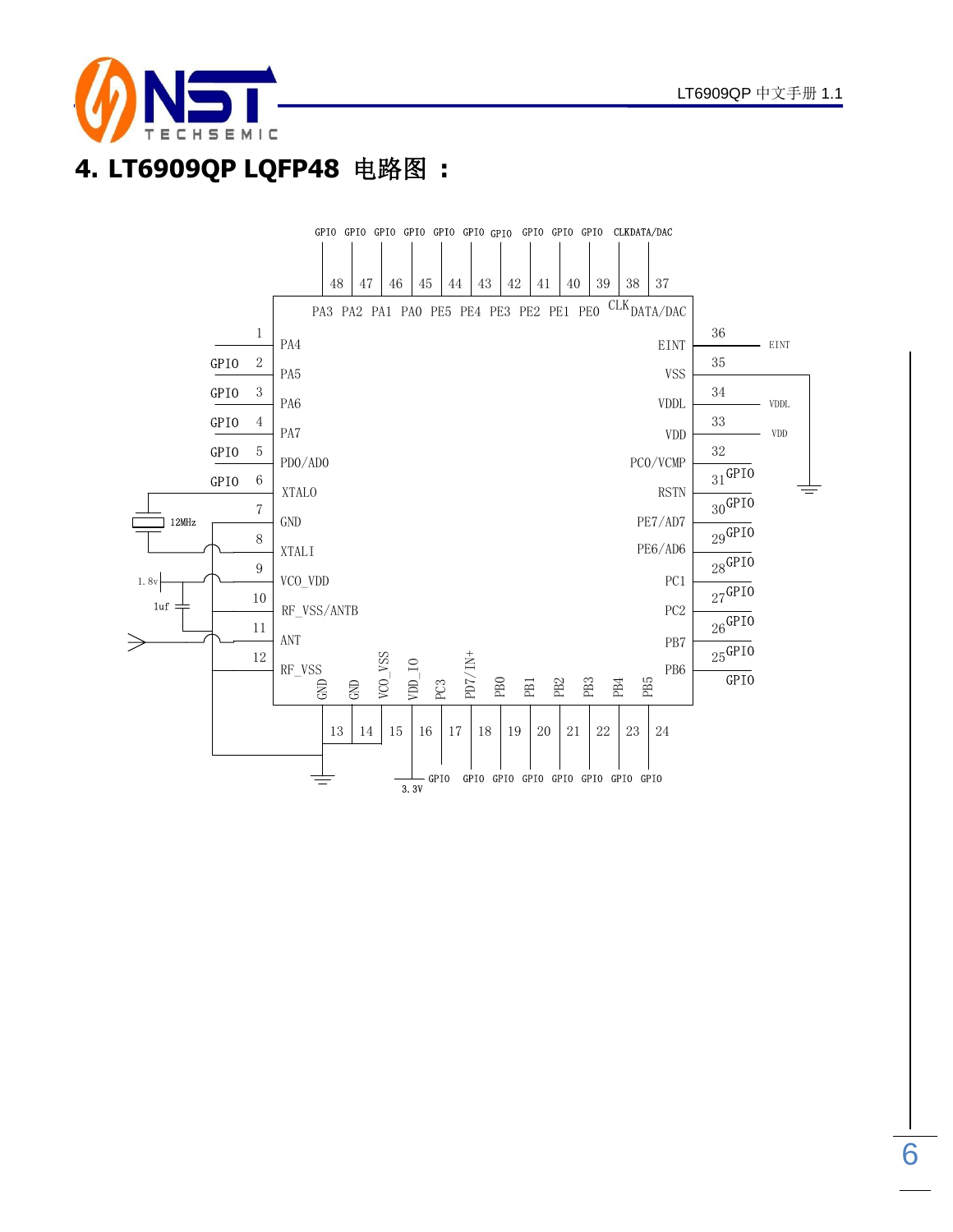

| Parameter | Symbol           | <b>MIN</b> | <b>TYP</b> | <b>MAX</b> | Unit         |
|-----------|------------------|------------|------------|------------|--------------|
| 工作温度.     | $T_{0P}$         | $\theta$   |            | $+80$      | $^{\circ}$ C |
| 存储温度.     | <b>T</b> STORAGE | $-55$      |            | $+125$     | $^{\circ}$ C |
| 工作电压      | $V_{IN MAX}$     |            |            | $+3.7$     | <b>VDC</b>   |
| 1.8V 电压   | VDD MAX          |            |            | $+2.5$     |              |
| 10 电压     | <b>VOTHER</b>    | $-0.3$     |            | $+3.7$     | <b>VDC</b>   |
| 输入射频信号强度  | $P_{IN}$         |            |            | $+10$      | dBm          |

#### **Table 1.** 极限值

*Notes:*

*1.* 极限值表示芯片在超出此条件工作时,可能会损坏。芯片在建议工作值范围内功能正常。

2. 芯片对静电比较敏感,在运输和存储时,最好使用防静电设备,用机器或手工焊接时要有良好的接地。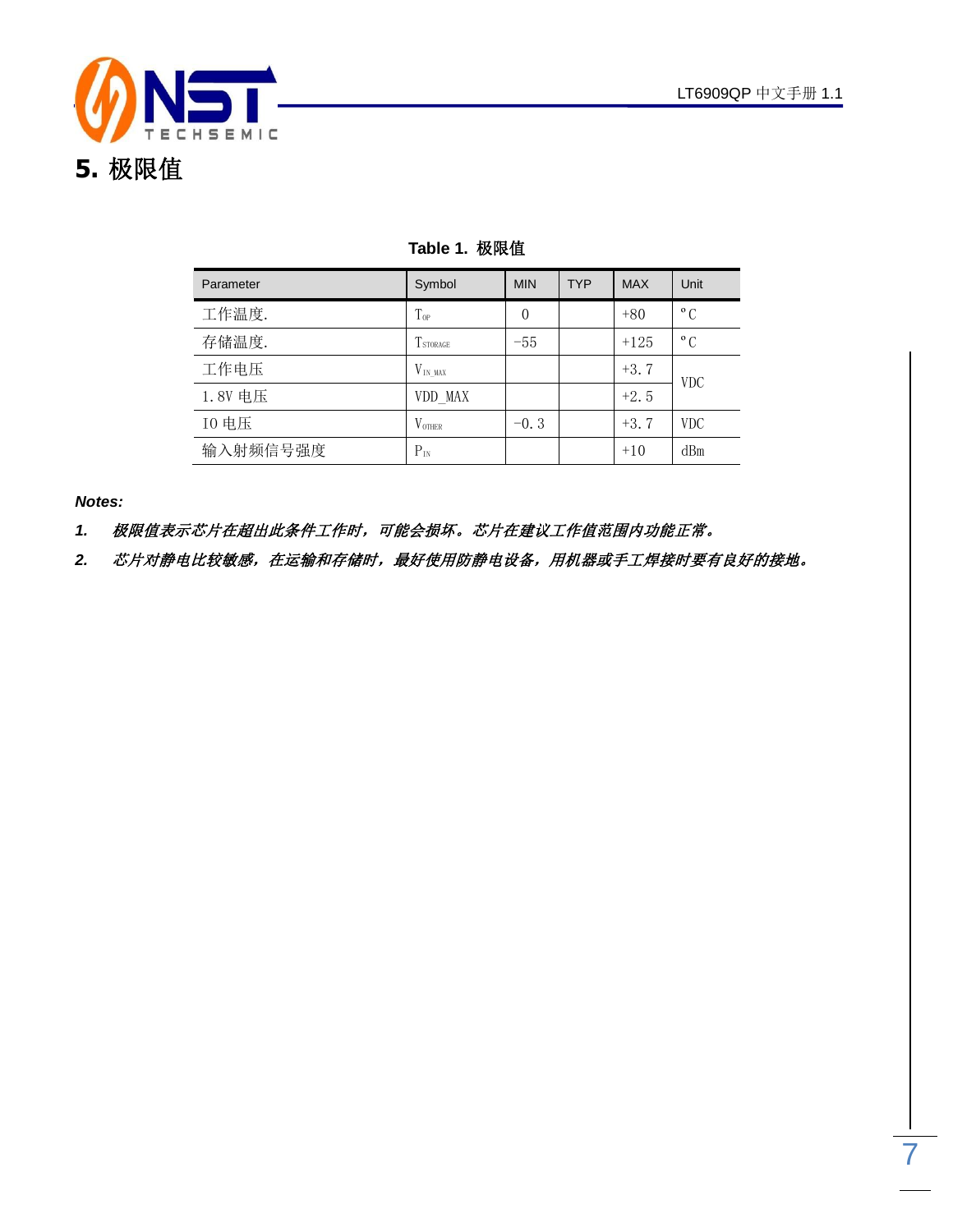

#### **Table 2.** 电气特性

#### 下面的电气特性都是在 *TA = 25 C, LDO\_VDD= VDD\_IO = 3.3 VDC* 条件下得到的。

| Parameter       | Symbol            | <b>MIN</b>    | <b>TYP</b>     | <b>MAX</b>    | Units       | <b>Test Condition and Notes</b> |
|-----------------|-------------------|---------------|----------------|---------------|-------------|---------------------------------|
| 工作电压            |                   |               |                |               |             |                                 |
| 直流工作电压          |                   | 1.9           |                | 3.6           | VDC`        |                                 |
| 工作电流            |                   |               |                |               |             |                                 |
| TX 工作电流         | IDD_TXH           |               | $\mathbf{3}$   |               | mA          |                                 |
| RX 工作电流         | IDD_RX            |               | $\overline{5}$ |               | mA          |                                 |
| Idle mode 工作电流  | IDD_IDLE          |               | 1              |               | mA          |                                 |
| 数字输入            |                   |               |                |               |             |                                 |
| 高电平电压           | VIH               | 0.8<br>VDD_IN |                | 1.2<br>VDD_IN | $\vee$      |                                 |
| 低电平电压           | VIL               | $\mathbf 0$   |                | 0.8           | V           |                                 |
| 输入电容            | $C$ <sub>IN</sub> |               |                | 10            | pF          |                                 |
| 输入漏电            | I_LEAK_IN         |               |                | 10            | uA          |                                 |
| 数字输出            |                   |               |                |               |             |                                 |
| 高电平电压           | VOH               | 0.8<br>VDD_IN |                | VDD_IN        | V           |                                 |
| 低电平电压           | VOL               |               |                | 0.4           | $\vee$      |                                 |
| 输出电容            | C_OUT             |               |                | 10            | pF          |                                 |
| 输出漏电            | I_LEAK_OU<br>Τ    |               |                | 10            | uA          |                                 |
| 收发器特性           |                   |               |                |               |             |                                 |
| 工作频率            | F_OP              |               | 2450           |               | <b>MHz</b>  |                                 |
| 天线端口差异          | VSWR_I            |               | 2:1            |               | <b>VSWR</b> | Receive mode.                   |
| $(Z0=50\Omega)$ | VSWR_O            |               | 2:1            |               | <b>VSWR</b> | Transmit mode.                  |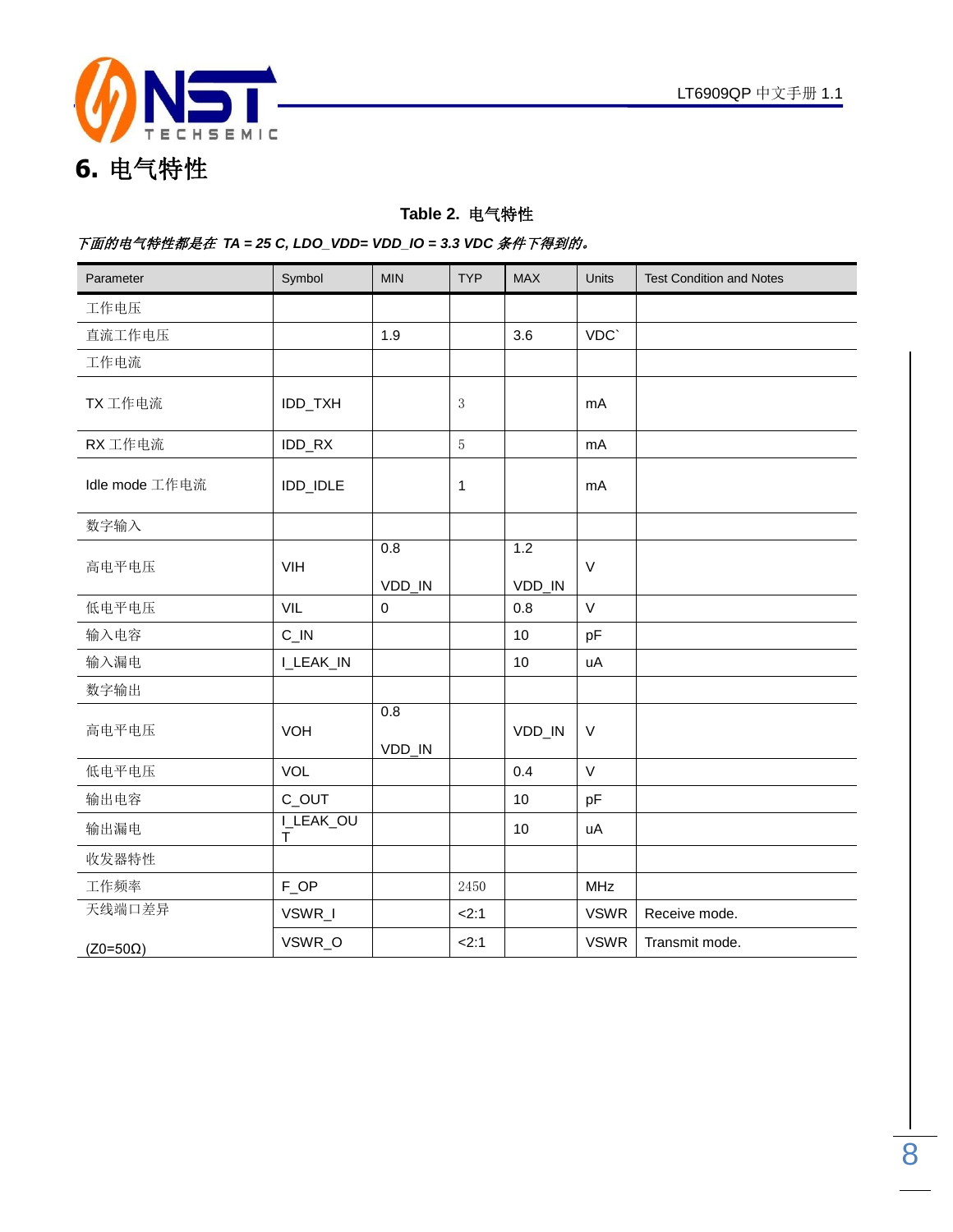

|  | Parameter               |                     | Symbol           | <b>MIN</b> | <b>TYP</b>     | <b>MAX</b> | Unis               | <b>Test Condition and Notes</b>                                   |
|--|-------------------------|---------------------|------------------|------------|----------------|------------|--------------------|-------------------------------------------------------------------|
|  | <b>Receive Section</b>  |                     |                  |            |                |            |                    | Measured using 50 Ohm balun. For<br>BER $\leq$ 0.1%:              |
|  | 接收灵敏度                   |                     |                  |            | $-87$          |            | dBm                |                                                                   |
|  | 最大输入功率                  |                     |                  | $-20$      | $\overline{1}$ |            | dBm                |                                                                   |
|  | 数据率                     |                     | Ts               |            | $\mathbf{1}$   |            | us                 |                                                                   |
|  | 抗干扰特性                   |                     |                  |            |                |            |                    | For BER $\leq$ 0.1%                                               |
|  | 同频干扰                    |                     | CI_cochanne      |            | $+9$           |            | dB                 | -60 dBm desired signal.                                           |
|  | 1MHz 相邻信号干扰             |                     | $CI_1$           |            | $+6$           |            | dB                 | -60 dBm desired signal.                                           |
|  | 2MHz 相邻信号干扰             |                     | $Cl_2$           |            | $-12$          |            | dB                 | -60 dBm desired signal.                                           |
|  | 3MHz 相邻信号干扰             |                     | $CI_3$           |            | $-24$          |            | dB                 | -67 dBm desired signal.                                           |
|  |                         |                     | OBB_1            | $-10$      |                |            | dBm                | MHz to<br>30<br>2000 MHz                                          |
|  | 带外干扰                    |                     | OBB_2            | $-27$      |                |            | dBm                | 2000 MHz to<br>2400 MHz                                           |
|  |                         |                     | OBB_3            | $-27$      |                |            | dBm                | 2500 MHz to<br>3000 MHz                                           |
|  |                         |                     | OBB_4            | $-10$      |                |            | dBm                | 3000 MHz to<br>12.75 GHz                                          |
|  | <b>Transmit Section</b> |                     |                  |            |                |            |                    | Measured using 50 Ohm balun3:                                     |
|  | 发射功率                    |                     | PAV              |            |                | 6          | dBm                |                                                                   |
|  | 二次谐波                    |                     |                  |            | $-50$          |            | dBm                | Conducted to ANT pin.                                             |
|  | 三次谐波                    |                     |                  |            | $-50$          |            | dBm                | Conducted to ANT pin.                                             |
|  | 调制特性                    |                     |                  |            |                |            |                    |                                                                   |
|  | 最大频偏                    | 00001111<br>pattern | $\Delta$ f1avg   |            | 280            |            | kHz                |                                                                   |
|  |                         | 01010101<br>pattern | $\Delta f2$ max  |            | 225            |            | kHz                |                                                                   |
|  | 带内辐射                    |                     |                  |            |                |            |                    |                                                                   |
|  | 2MHz 频偏                 |                     | IBS <sub>2</sub> |            |                | $-40$      | dBm                |                                                                   |
|  | >3MHz 频偏                |                     | IBS <sub>3</sub> |            |                | $-60$      | dBm                |                                                                   |
|  |                         |                     | OBS_O_1          |            | $~<$ -60       | $-36$      | dBm                | 30 MHz ~ 1 GHz                                                    |
|  | 带外辐射                    |                     | OBS_O_2          |            | $-45$          | -30        | dBm                | 1 GHz $\sim$ 12.75 GHz, excludes<br>desired signal and harmonics. |
|  |                         |                     | OBS_O_3          |            | $~<$ -60       | $-47$      | dBm                | 1.8 GHz ~ 1.9 GHz                                                 |
|  |                         | OBS_O_4             |                  | $< -65$    | $-47$          | dBm        | 5.15 GHz ~ 5.3 GHz |                                                                   |

*Note:* 

1. 测试是在 2450MHz 频率下进行, 干扰信号以 1MHz 间隔测试。同时因为干扰信号的谐波会影响性能, 所以要对其进行良好 的滤波。

2. 在一些应用中,天线前端会加上滤波器,或者受到天线有效带宽的限制。